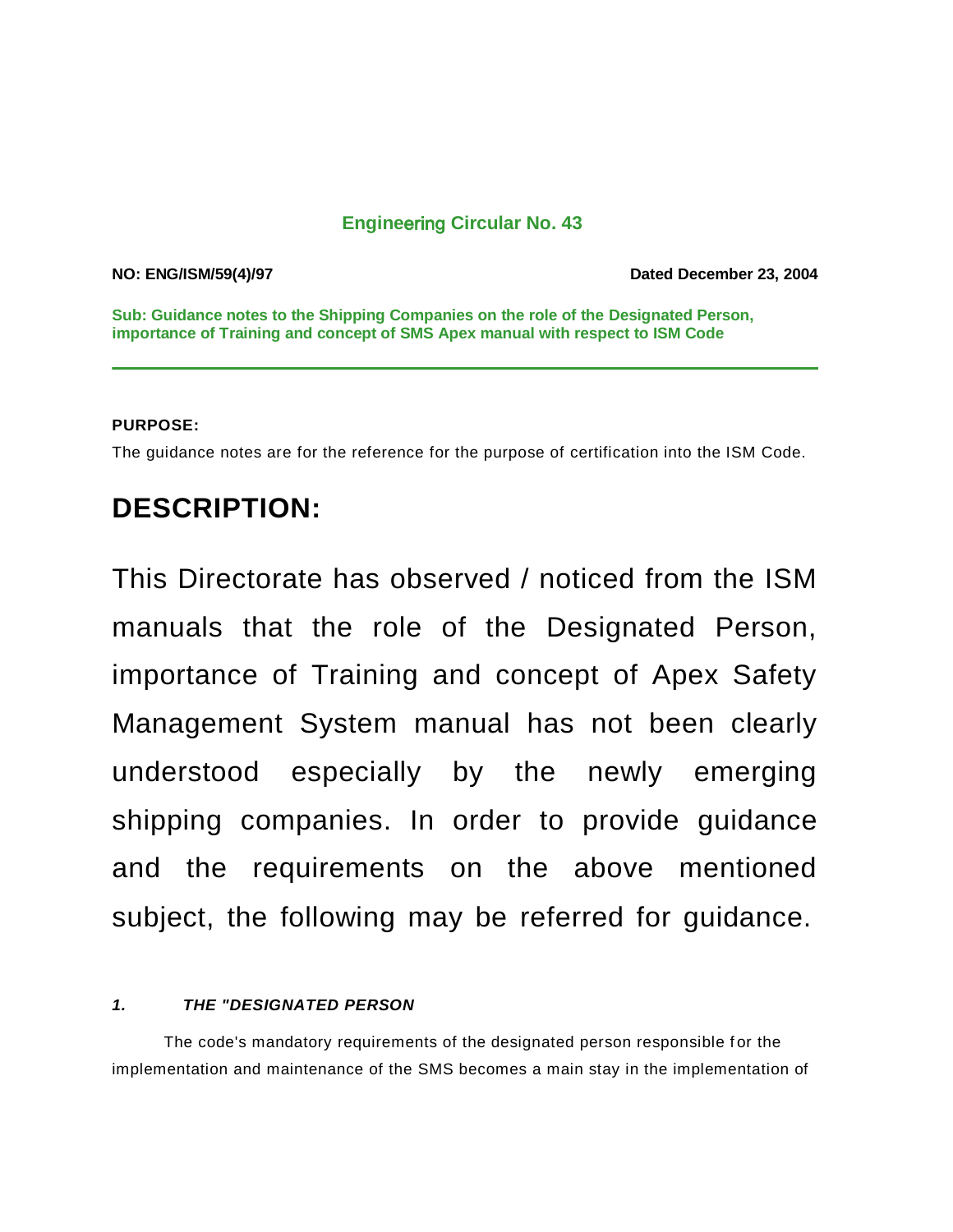the ISM Code.

Section - 4 of the ISM Code provides that to ensure the safe operation of each ship and to provide a link between the Company and those on board, every Company, as appropriate, should designate a person or persons ashore having direct access to the highest level of management. The responsibility and the authority of the designated person or persons should include monitoring the safety and pollution prevention aspects of the operation of each ship and ensuring that adequate resources and shore base supports are applied as required.

This provision of the Code indicates clearly that the mission of this person has four components.

> The designated person has to collect information concerning the SMS of the Company

Discuss with all the personnel concerned.

Monitor the operation of each ship as far as pollution and safety are concerned.

 In the event of deficiency, the designated person shall not only have direct access to the highest level of management to seek guidance but by virtue of section - 4, he shall also be vested of all the required resources.

The choice of the designated person and his competency are fundamental for the success of the implementation of the Code. This is the reason that the Company will have to select a person who have shipboard experience as chief engineer officer or master who can gain the respect of the personnel at sea. This designated person should also have a good knowledge of how the Company works and should be aware of his responsibility to satisfactorily deal with reporting of casualty, near misses, non-conformities, hazardous occurrences. etc. Also, the Company is required to give full support and co-operation of all the shore staff / ship staff to the designated person in order to carry out the objectives of the Code.

The main role of the designated person is preventing accidents for safe operation of ships and prevention of pollution and to carry out analysis of any accident to see whether the act of the owner or act of the person or any omission or any other intention to cause such accident, or having the knowledge that such accident would probably result so that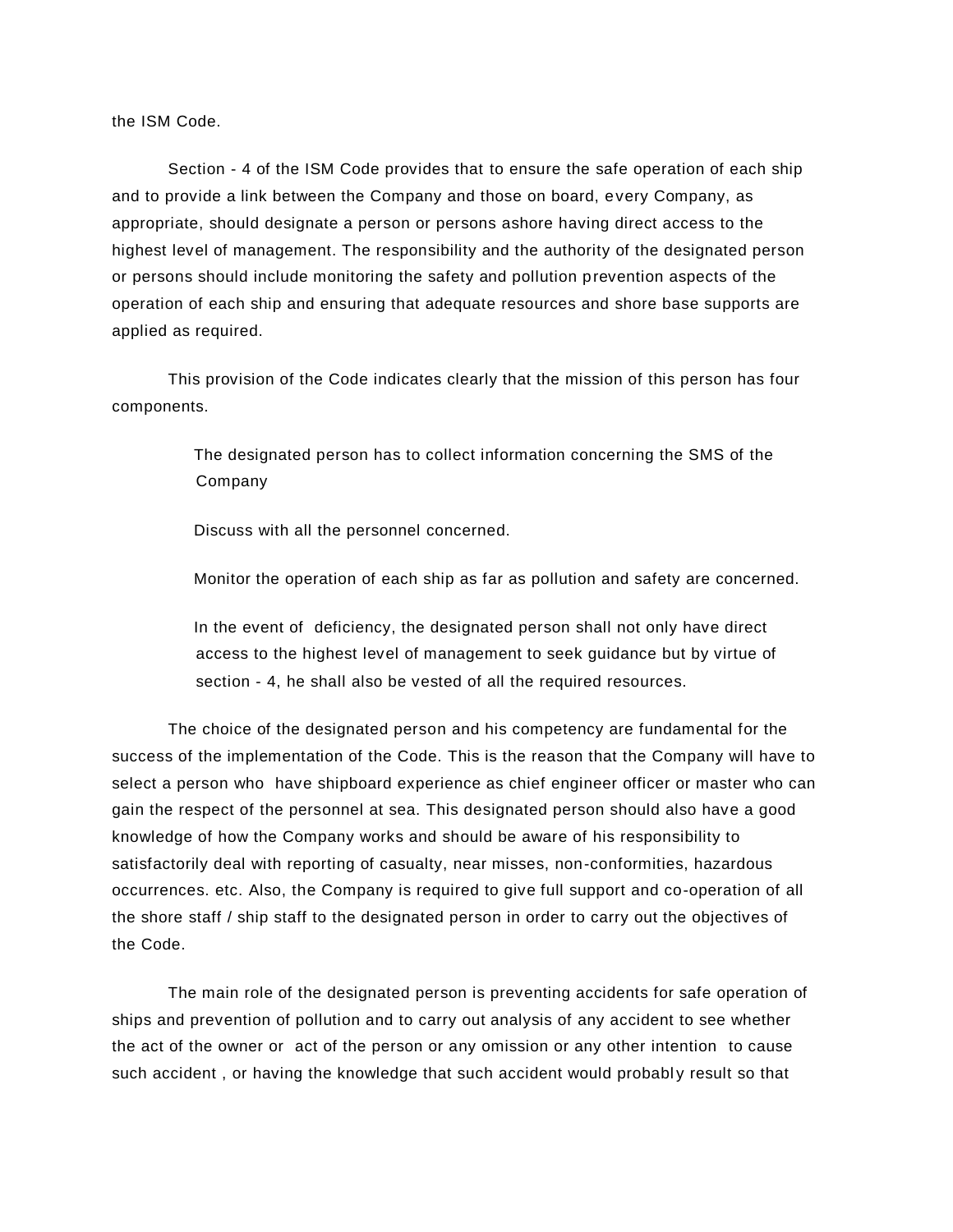preventive action is immediately taken to avoid the recurrence of such accident.

In view of the above responsibility any fault of the designated person in the implementation and maintenance of the SMS, could therefore have legal consequen ces as it could make the owner loose his right to limit his liability.

Hence, the company must give utmost importance in the appointment of the dedicated designated person for the effective implementation of the ISM code.

#### **2. THE TRAINING OF THE PERSONNEL**

Most of the marine accidents (nearly 90%) is due to human error and are linked to management failures. Therefore, the focus is made on the human factor. Education and training are vital resources for the organization and the individual in addition to the ISM Code requirements of objectives and policies, procedures and systems, instructions and auditing techniques, motivation skills and appraisal skills and problem solving. Since, the far bigger tasks for the companies are training of seafarers, this obviously require substantial effort, dedication and expenses. This is probably the one single factor which is more critical in the success or failure of the implementation of the Code.

#### **3. SMS APEX Manual:**

 After developing the Safety Management System , the Company must establish their establishment in accordance with MS notice 28 / 2003 and submit the SMS Apex document to the D.G. Shipping for scrutiny. The apex SMS document must address all the elements of the ISM Code and must have cross reference to their other SMS documents, if any. If the company wishes to cover all the requirement of the ISM Code in their Apex Safety Management System manual and dispense in having separate procedures for the operation and maintenance, they may do so and declare as such in the manual. In case, the company wishes to have a separate document as Apex Safety Management System Manual and make cross reference to their other individual SMS manual, they may also do so. This document should minimum cover 1) Identification of ship types 2) The company's organization structure 3) Responsibility and authority of designated person, Master and all personnel ashore and onboard 4) Master's overriding authority 5) the policy and objectives of the company and how they are achieved 6) detail description as to how all the clauses / elements of ISM Code are achieved. Here, the company may provide cross reference to all the operation / procedure manuals, if any with respect to achievement of the elements in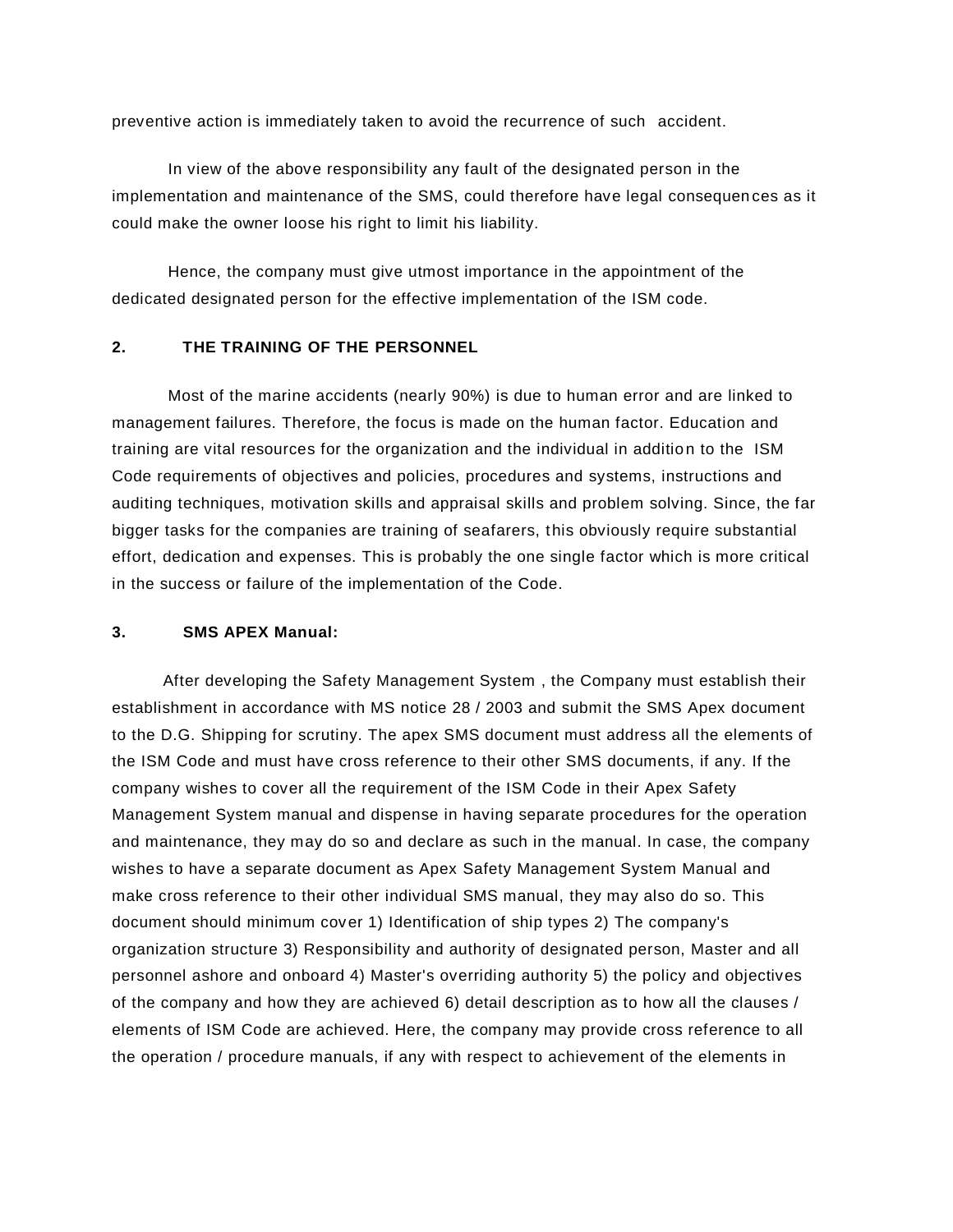maintaining the safety management system.

Following should be addressed in detail:

 Documented Company Safety and Environmental Policy and the importance of safety and its relationship to efficient ship operation.

 Company Organisation structure illustrating the lines of communication and the responsibilities within the company and onboard the ship. Identification of the Designated Person and showing his direct access to the highest level of management and to the master.

 Written statements of authority and responsibility and in particular for the master giving him overriding authority to make decisions with respect to safety and pollution prevention and to request the company's assistance as may be necessary.

 Responsibilities of senior officers, duties of other officers, safety & security officer, petty officers and ratings. Master's and Chief Engineer Officers Standing Orders.

Fitness for duty: Fatigue, drug and alcohol policy.

 Action to take if a key crew member, including the master, dies or becomes incapacitated.

 Reporting procedures, including internal onboard, from the ship to the company and to others, such as for reporting casualties, accidents and dangerous incidents / hazardous occurrences.

 Training: Means of identifying training needs, onboard training including drills and external training courses ashore.

 Discipline: Application of Code of Conduct for the Merchant Navy, Company policy and grievance procedures.

 Procedures for Document Control: How to keep the documents up to date and ways of suggesting improvements and amendments. The system should not be